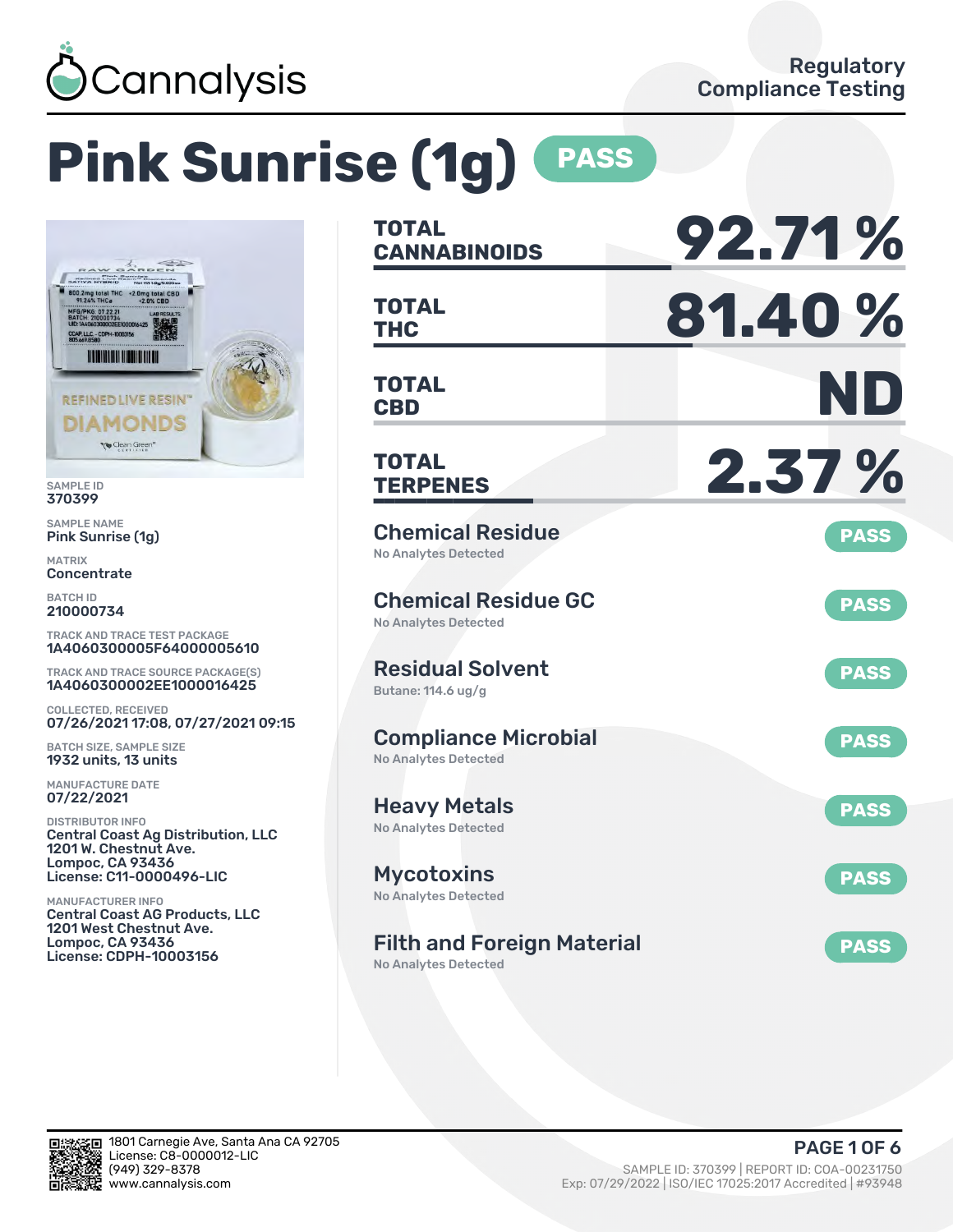

## CANNABINOID ANALYSIS

Total THC,CBD value(s) have been decarboxylated.

| TOTAL THC:          | 814.0 mg/g (81.40 %), 814 mg per package |
|---------------------|------------------------------------------|
| TOTAL CBD:          | ND.                                      |
| TOTAL CANNABINOIDS: | 927.1 mg/g (92.71%)                      |

UNIT OF MEASUREMENT: Milligrams per Gram(mg/g)

| <b>ANALYTE</b>         | <b>RESULT</b>                     | LOD    | <b>LLOO</b> | <b>ANALYTE</b>   | <b>RESULT</b> | <b>LOD</b> | <b>LLOO</b> |
|------------------------|-----------------------------------|--------|-------------|------------------|---------------|------------|-------------|
| THCa                   | $920.0 \,\mathrm{mg/g}$ (92.00 %) | 0.2000 | 0.4000      | CBD <sub>v</sub> | ND            | 0.2000     | 0.4000      |
| D9THC                  | 7.147 mg/g (0.7147 %)             | 0.2000 | 0.4000      | CBGa             | ND            | 0.2000     | 0.4000      |
| D8THC                  | <b>ND</b>                         | 0.2000 | 0.4000      | <b>CBG</b>       | <b>ND</b>     | 0.2000     | 0.4000      |
| <b>THC<sub>v</sub></b> | ND                                | 0.2000 | 0.4000      | <b>CBN</b>       | ND            | 0.2000     | 0.4000      |
| CBDa                   | <b>ND</b>                         | 0.2000 | 0.4000      | <b>CBC</b>       | <b>ND</b>     | 0.2000     | 0.4000      |
| CBD                    | <b>ND</b>                         | 0.2000 | 0.4000      |                  |               |            |             |

#### ADDITIONAL INFORMATION

| Method:              | SOP-TECH-001 | Sample Prepped: 07/27/202114:32   | Sample Approved: 07/28/2021 10:55  |  |
|----------------------|--------------|-----------------------------------|------------------------------------|--|
| Instrument: UPLC-DAD |              | Sample Analyzed: 07/27/2021 16:23 | Prep-Analytical Batch: 31366-25505 |  |



## TERPENE ANALYSIS

| <b>TOTAL TERPENES:</b>      |                                                    | 23.74 mg/g (2.374 %) |                 |  |  |  |  |  |  |
|-----------------------------|----------------------------------------------------|----------------------|-----------------|--|--|--|--|--|--|
| <b>UNIT OF MEASUREMENT:</b> | Milligrams per Gram(mg/g)                          |                      |                 |  |  |  |  |  |  |
| <b>ANALYTE</b>              | <b>RESULT</b>                                      | LOD                  | LL <sub>O</sub> |  |  |  |  |  |  |
| 3-Carene                    | <b>ND</b>                                          | 1.000                | 2.50            |  |  |  |  |  |  |
| Alpha cedrene               | <b>ND</b>                                          | 1.000                | 2.50            |  |  |  |  |  |  |
| Alpha pinene                | 1.600 mg/g $(0.1600\%)$                            | 0.1000               | 1.00            |  |  |  |  |  |  |
| Alpha terpineol             | 1.006 mg/g $(0.1006\%)$                            | 0.3260               | 0.65            |  |  |  |  |  |  |
| Beta myrcene                | 2.798 mg/g (0.2798 %)                              | 0.5000               | 1.00            |  |  |  |  |  |  |
| Borneol                     | <b>ND</b>                                          | 1.000                | 2.50            |  |  |  |  |  |  |
| Camphor                     | <b>ND</b>                                          | 0.1000               | 0.50            |  |  |  |  |  |  |
| Cedrol                      | <b>ND</b>                                          | 0.5000               | 1.00            |  |  |  |  |  |  |
| Cis nerolidol               | <b>ND</b>                                          | 2.500                | 5.00            |  |  |  |  |  |  |
| Fenchol                     | 1.161 mg/g (0.1161 %)                              | 0.5000               | 1.00            |  |  |  |  |  |  |
| Gamma terpinene             | <b>ND</b>                                          | 0.1000               | 0.50            |  |  |  |  |  |  |
| Geranyl acetate             | <b>ND</b>                                          | 0.1000               | 0.50            |  |  |  |  |  |  |
| Isoborneol                  | <b>ND</b>                                          | 0.5000               | 1.00            |  |  |  |  |  |  |
| Limonene                    | 8.479 mg/g (0.8479 %)                              | 0.5000               | 2.50            |  |  |  |  |  |  |
| Menthol                     | <b>ND</b>                                          | 1.000                | 2.50            |  |  |  |  |  |  |
| Ocimene <sub>2</sub>        | <lloq< td=""><td>0.3450</td><td>1.72!</td></lloq<> | 0.3450               | 1.72!           |  |  |  |  |  |  |
| P-mentha-1,5-diene ND       |                                                    | 0.5000               | 1.00            |  |  |  |  |  |  |
| Sabinene                    | <b>ND</b>                                          | 0.5000               | 1.00            |  |  |  |  |  |  |
| Trans beta farnesene ND     |                                                    | 2.500                | 5.00            |  |  |  |  |  |  |
| Trans nerolidol             | <b>ND</b>                                          | 0.5000               | 2.50            |  |  |  |  |  |  |
|                             |                                                    |                      |                 |  |  |  |  |  |  |

| <b>ANALYTE</b>          | <b>RESULT</b>                                                                                        | <b>LOD</b> | <b>LLOQ</b> | <b>ANALYTE</b>         | <b>RESULT</b>                        | <b>LOD</b> |
|-------------------------|------------------------------------------------------------------------------------------------------|------------|-------------|------------------------|--------------------------------------|------------|
| 3-Carene                | <b>ND</b>                                                                                            | 1.000      | 2.500       | Alpha bisabolol        | <lloq< td=""><td>0.1000</td></lloq<> | 0.1000     |
| Alpha cedrene           | <b>ND</b>                                                                                            | 1.000      | 2.500       | Alpha humulene         | 1.818 mg/g $(0.1818%)$               | 0.5000     |
| Alpha pinene            | 1.600 mg/g $(0.1600\%)$                                                                              | 0.1000     | 1.000       | Alpha terpinene        | <b>ND</b>                            | 0.5000     |
| Alpha terpineol         | 1.006 mg/g $(0.1006\%)$                                                                              | 0.3260     | 0.6520      | Beta caryophyllene     | 5.172 mg/g (0.5172 %)                | 0.5000     |
| Beta myrcene            | 2.798 mg/g (0.2798 %)                                                                                | 0.5000     | 1.000       | Beta pinene            | <lloq< td=""><td>0.6070</td></lloq<> | 0.6070     |
| Borneol                 | <b>ND</b>                                                                                            | 1.000      | 2.500       | Camphene               | <b>ND</b>                            | 0.5000     |
| Camphor                 | <b>ND</b>                                                                                            | 0.1000     | 0.5000      | Caryophyllene oxide ND |                                      | 0.5000     |
| Cedrol                  | ND                                                                                                   | 0.5000     | 1.000       | Cis geraniol           | <b>ND</b>                            | 1.000      |
| Cis nerolidol           | <b>ND</b>                                                                                            | 2.500      | 5.000       | Eucalyptol             | <b>ND</b>                            | 0.1000     |
| Fenchol                 | 1.161 mg/g $(0.1161%)$                                                                               | 0.5000     | 1.000       | Fenchone               | <lloq< td=""><td>0.1000</td></lloq<> | 0.1000     |
| Gamma terpinene         | <b>ND</b>                                                                                            | 0.1000     | 0.5000      | Gamma terpineol        | <b>ND</b>                            | 0.2090     |
| Geranyl acetate         | ND.                                                                                                  | 0.1000     | 0.5000      | Guaiol                 | <b>ND</b>                            | 2.500      |
| Isoborneol              | <b>ND</b>                                                                                            | 0.5000     | 1.000       | Isopulegol             | <b>ND</b>                            | 2.500      |
| Limonene                | 8.479 mg/g $(0.8479%)$                                                                               | 0.5000     | 2.500       | Linalool               | 1.702 mg/g (0.1702 %)                | 0.5000     |
| Menthol                 | <b>ND</b>                                                                                            | 1.000      | 2.500       | Ocimene 1              | <b>ND</b>                            | 0.1550     |
| Ocimene 2               | <lloq< td=""><td>0.3450</td><td>1.725</td><td>P-cymene</td><td><b>ND</b></td><td>0.5230</td></lloq<> | 0.3450     | 1.725       | P-cymene               | <b>ND</b>                            | 0.5230     |
| P-mentha-1,5-diene ND   |                                                                                                      | 0.5000     | 1.000       | Pulegone               | <b>ND</b>                            | 0.1000     |
| Sabinene                | <b>ND</b>                                                                                            | 0.5000     | 1.000       | Terpinolene            | <lloq< td=""><td>0.1000</td></lloq<> | 0.1000     |
| Trans beta farnesene ND |                                                                                                      | 2.500      | 5.000       | Trans geraniol         | <b>ND</b>                            | 0.5000     |
| Trans nerolidol         | <b>ND</b>                                                                                            | 0.5000     | 2.500       | Valencene              | <b>ND</b>                            | 0.5000     |
|                         |                                                                                                      |            |             |                        |                                      |            |



PAGE 2 OF 6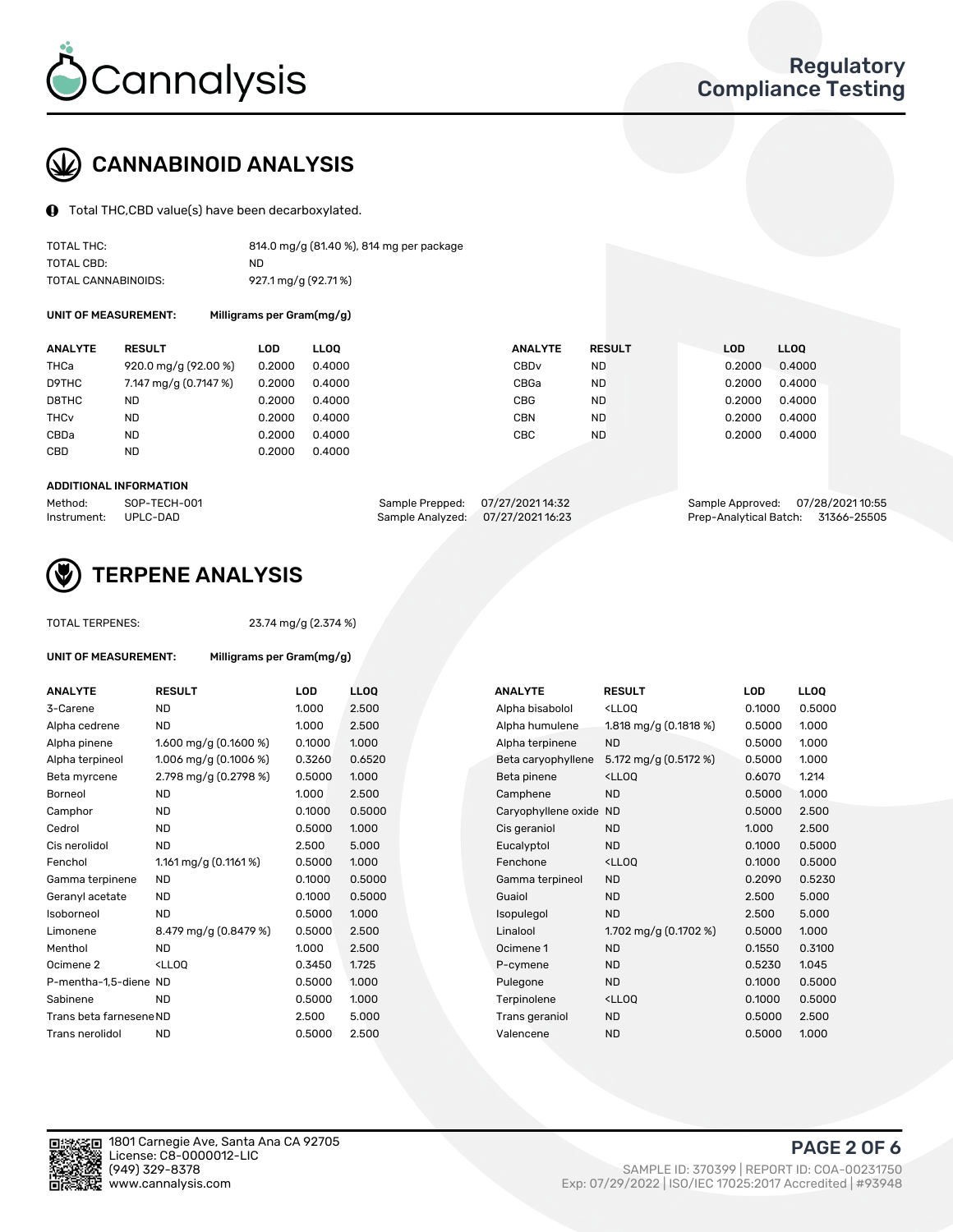

## Regulatory Compliance Testing

#### ADDITIONAL INFORMATION

Method: SOP-TECH-027 Sample Prepped: 07/27/2021 15:20 Sample Approved: 07/28/2021 16:29 Prep-Analytical Batch: 31367-25500



CHEMICAL RESIDUE ANALYSIS PASS

UNIT OF MEASUREMENT: Micrograms per Gram(ug/g)

| <b>ANALYTE</b>    | <b>RESULT</b> | LOD    | LL <sub>OO</sub> | <b>ACTION LEVEL</b> |      | <b>ANALYTE</b>      | <b>RESULT</b> | LOD    | <b>LLOQ</b> | <b>ACTION LEVEL</b> |      |
|-------------------|---------------|--------|------------------|---------------------|------|---------------------|---------------|--------|-------------|---------------------|------|
| Abamectin         | <b>ND</b>     | 0.0200 | 0.0400           | 0.1000              | Pass | Acephate            | <b>ND</b>     | 0.0200 | 0.0400      | 0.1000              | Pass |
| Acequinocyl       | <b>ND</b>     | 0.0200 | 0.0400           | 0.1000              | Pass | Acetamiprid         | <b>ND</b>     | 0.0200 | 0.0400      | 0.1000              | Pass |
| Aldicarb          | <b>ND</b>     | 0.0200 | 0.0400           | 0.0                 | Pass | Azoxystrobin        | <b>ND</b>     | 0.0200 | 0.0400      | 0.1000              | Pass |
| Bifenazate        | <b>ND</b>     | 0.0200 | 0.0400           | 0.1000              | Pass | <b>Bifenthrin</b>   | <b>ND</b>     | 0.0200 | 0.0400      | 3.000               | Pass |
| <b>Boscalid</b>   | <b>ND</b>     | 0.0200 | 0.0400           | 0.1000              | Pass | Carbaryl            | <b>ND</b>     | 0.0200 | 0.0400      | 0.5000              | Pass |
| Carbofuran        | <b>ND</b>     | 0.0200 | 0.0400           | 0.0                 | Pass | Chlorantraniliprole | <b>ND</b>     | 0.0200 | 0.0400      | 10.00               | Pass |
| Clofentezine      | <b>ND</b>     | 0.0200 | 0.0400           | 0.1000              | Pass | Coumaphos           | <b>ND</b>     | 0.0200 | 0.0400      | 0.0                 | Pass |
| Cyfluthrin        | <b>ND</b>     | 0.4000 | 1.000            | 2.000               | Pass | Cypermethrin        | <b>ND</b>     | 0.4000 | 1.000       | 1.000               | Pass |
| Daminozide        | <b>ND</b>     | 0.0200 | 0.0400           | 0.0                 | Pass | Diazinon            | <b>ND</b>     | 0.0200 | 0.0400      | 0.1000              | Pass |
| <b>Dichlorvos</b> | <b>ND</b>     | 0.0200 | 0.0400           | 0.0                 | Pass | Dimethoate          | <b>ND</b>     | 0.0200 | 0.0400      | 0.0                 | Pass |
| Dimethomorph      | <b>ND</b>     | 0.0200 | 0.0400           | 2.000               | Pass | <b>Ethoprophos</b>  | <b>ND</b>     | 0.0200 | 0.0400      | 0.0                 | Pass |
| Etofenprox        | <b>ND</b>     | 0.0200 | 0.0400           | 0.0                 | Pass | Etoxazole           | <b>ND</b>     | 0.0200 | 0.0400      | 0.1000              | Pass |
| Fenhexamid        | <b>ND</b>     | 0.0200 | 0.0400           | 0.1000              | Pass | Fenoxycarb          | <b>ND</b>     | 0.0200 | 0.0400      | 0.0                 | Pass |
| Fenpyroximate     | <b>ND</b>     | 0.0200 | 0.0400           | 0.1000              | Pass | Fipronil            | <b>ND</b>     | 0.0400 | 0.1000      | 0.0                 | Pass |
| Flonicamid        | <b>ND</b>     | 0.0200 | 0.0400           | 0.1000              | Pass | Fludioxonil         | <b>ND</b>     | 0.0200 | 0.0400      | 0.1000              | Pass |
| Hexythiazox       | <b>ND</b>     | 0.0200 | 0.0400           | 0.1000              | Pass | Imazalil            | <b>ND</b>     | 0.0200 | 0.0400      | 0.0                 | Pass |
| Imidacloprid      | <b>ND</b>     | 0.0200 | 0.0400           | 5.000               | Pass | Kresoxim methyl     | <b>ND</b>     | 0.0200 | 0.0400      | 0.1000              | Pass |
| Malathion         | <b>ND</b>     | 0.0200 | 0.0400           | 0.5000              | Pass | Metalaxyl           | <b>ND</b>     | 0.0200 | 0.0400      | 2.000               | Pass |
| Methiocarb        | <b>ND</b>     | 0.0200 | 0.0400           | 0.0                 | Pass | Methomyl            | <b>ND</b>     | 0.0200 | 0.0400      | 1.000               | Pass |
| Mevinphos         | <b>ND</b>     | 0.0200 | 0.0400           | 0.0                 | Pass | Myclobutanil        | <b>ND</b>     | 0.0200 | 0.0400      | 0.1000              | Pass |
| Naled             | <b>ND</b>     | 0.0200 | 0.0400           | 0.1000              | Pass | Oxamyl              | <b>ND</b>     | 0.0200 | 0.0400      | 0.5000              | Pass |
| Paclobutrazol     | <b>ND</b>     | 0.0200 | 0.0400           | 0.0                 | Pass | Permethrins         | <b>ND</b>     | 0.0400 | 0.1000      | 0.5000              | Pass |
| Phosmet           | <b>ND</b>     | 0.0200 | 0.0400           | 0.1000              | Pass | Piperonyl butoxide  | <b>ND</b>     | 0.0200 | 0.0400      | 3.000               | Pass |
| Prallethrin       | <b>ND</b>     | 0.0200 | 0.0400           | 0.1000              | Pass | Propiconazole       | <b>ND</b>     | 0.0200 | 0.0400      | 0.1000              | Pass |
| Propoxur          | <b>ND</b>     | 0.0200 | 0.0400           | 0.0                 | Pass | Pyrethrins          | <b>ND</b>     | 0.0200 | 0.0400      | 0.5000              | Pass |
| Pyridaben         | <b>ND</b>     | 0.0200 | 0.0400           | 0.1000              | Pass | Spinetoram          | <b>ND</b>     | 0.0200 | 0.0400      | 0.1000              | Pass |
| Spinosad          | <b>ND</b>     | 0.0300 | 0.0700           | 0.1000              | Pass | Spiromesifen        | <b>ND</b>     | 0.0200 | 0.0400      | 0.1000              | Pass |
| Spirotetramat     | <b>ND</b>     | 0.0200 | 0.0400           | 0.1000              | Pass | Spiroxamine         | <b>ND</b>     | 0.0200 | 0.0400      | 0.0                 | Pass |
| Tebuconazole      | <b>ND</b>     | 0.0200 | 0.0400           | 0.1000              | Pass | Thiacloprid         | <b>ND</b>     | 0.0200 | 0.0400      | 0.0                 | Pass |
| Thiamethoxam      | <b>ND</b>     | 0.0200 | 0.0400           | 5.000               | Pass | Trifloxystrobin     | <b>ND</b>     | 0.0200 | 0.0400      | 0.1000              | Pass |

#### ADDITIONAL INFORMATION

Method: SOP-TECH-002 Sample Prepped: 07/27/2021 12:02 Sample Approved: 07/28/2021 14:18 Prep-Analytical Batch: 31359-25492

PAGE 3 OF 6

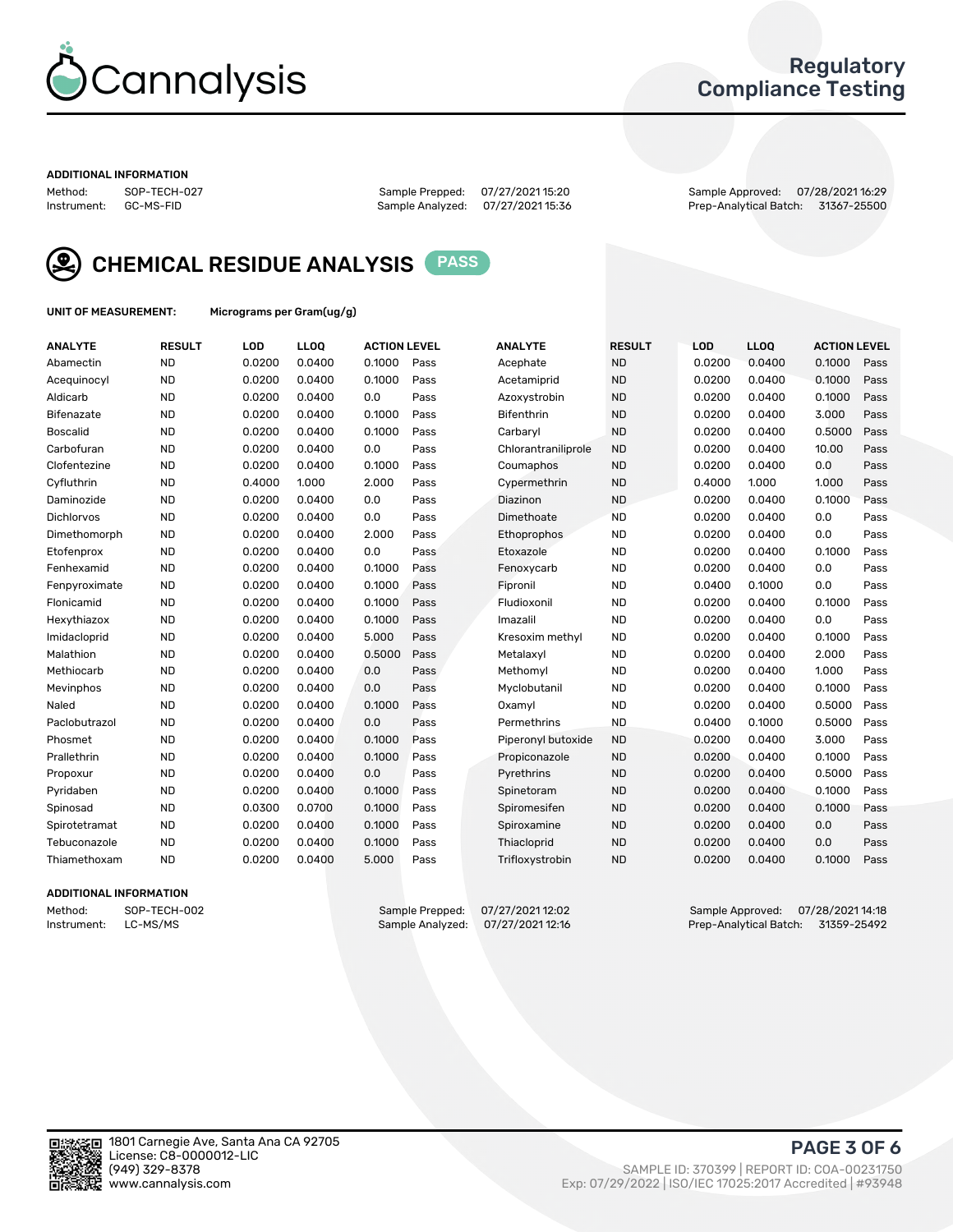

## CHEMICAL RESIDUE GC ANALYSIS PASS

| UNIT OF MEASUREMENT: | Micrograms |
|----------------------|------------|
|                      |            |

ver Gram(ug/g)

| <b>ANALYTE</b>                | <b>RESULT</b> | LOD    | <b>LLOO</b> | <b>ACTION LEVEL</b> |                  | <b>ANALYTE</b>   | <b>RESULT</b> | LOD              | <b>LLOO</b>            |     |                  | <b>ACTION LEVEL</b> |
|-------------------------------|---------------|--------|-------------|---------------------|------------------|------------------|---------------|------------------|------------------------|-----|------------------|---------------------|
| Captan                        | <b>ND</b>     | 0.1000 | 0.2000      | 0.7000              | Pass             | Chlordane        | <b>ND</b>     | 0.0109           | 0.0136                 | 0.0 |                  | Pass                |
| Methyl parathion              | <b>ND</b>     | 0.0400 | 0.1000      | 0.0                 | Pass             | <b>PCNB</b>      | <b>ND</b>     | 0.0200           | 0.0400                 |     | 0.1000           | Pass                |
| Chlorfenapyr                  | <b>ND</b>     | 0.0800 | 0.1000      | 0.0                 | Pass             | Chlorpyrifos     | <b>ND</b>     | 0.0800           | 0.1000                 | 0.0 |                  | Pass                |
|                               |               |        |             |                     |                  |                  |               |                  |                        |     |                  |                     |
| <b>ADDITIONAL INFORMATION</b> |               |        |             |                     |                  |                  |               |                  |                        |     |                  |                     |
| Method:                       | SOP-TECH-010  |        |             |                     | Sample Prepped:  | 07/27/2021 12:15 |               | Sample Approved: |                        |     | 07/28/2021 13:19 |                     |
| Instrument:                   | GC-MS/MS      |        |             |                     | Sample Analyzed: | 07/27/2021 12:18 |               |                  | Prep-Analytical Batch: |     | 31360-25493      |                     |
|                               |               |        |             |                     |                  |                  |               |                  |                        |     |                  |                     |

## RESIDUAL SOLVENT ANALYSIS PASS

UNIT OF MEASUREMENT: Micrograms per Gram(ug/g)

| <b>ANALYTE</b>       | <b>RESULT</b> | <b>LOD</b> | <b>LLOO</b> | <b>ACTION LEVEL</b> |      | <b>ANALYTE</b>           | <b>RESULT</b>       | <b>LOD</b> | <b>LLOO</b> | <b>ACTION LEVEL</b> |      |
|----------------------|---------------|------------|-------------|---------------------|------|--------------------------|---------------------|------------|-------------|---------------------|------|
| Acetone              | <b>ND</b>     | 50.00      | 100.0       | 5000                | Pass | Acetonitrile             | <b>ND</b>           | 50.00      | 100.0       | 410.0               | Pass |
| Benzene              | <b>ND</b>     | 0.5000     | 1.000       | 1.000               | Pass | <b>Butane</b>            | 114.6 $\frac{u}{q}$ | 50.00      | 100.0       | 5000                | Pass |
| Chloroform           | <b>ND</b>     | 0.5000     | 1.000       | 1.000               | Pass | Ethanol                  | <b>ND</b>           | 50.00      | 100.0       | 5000                | Pass |
| <b>Ethyl Acetate</b> | <b>ND</b>     | 50.00      | 100.0       | 5000                | Pass | <b>Ethyl Ether</b>       | <b>ND</b>           | 50.00      | 100.0       | 5000                | Pass |
| Ethylene oxide       | <b>ND</b>     | 0.5000     | 1.000       | 1.000               | Pass | Heptane                  | <b>ND</b>           | 50.00      | 100.0       | 5000                | Pass |
| Hexane               | <b>ND</b>     | 50.00      | 100.0       | 290.0               | Pass | <b>Isopropyl Alcohol</b> | <b>ND</b>           | 50.00      | 100.0       | 5000                | Pass |
| Methanol             | <b>ND</b>     | 50.00      | 100.0       | 3000                | Pass | Methylene chloride       | <b>ND</b>           | 0.5000     | 1.000       | 1.000               | Pass |
| Pentane              | <b>ND</b>     | 50.00      | 100.0       | 5000                | Pass | Propane                  | <b>ND</b>           | 50.00      | 200.0       | 5000                | Pass |
| Toluene              | <b>ND</b>     | 50.00      | 100.0       | 890.0               | Pass | Xvlenes                  | <b>ND</b>           | 50.08      | 100.0       | 2170                | Pass |
| Trichloroethylene    | <b>ND</b>     | 0.5000     | 1.000       | 1.000               | Pass | 1.2-Dichloroethane       | <b>ND</b>           | 0.5000     | 1.000       | 1.000               | Pass |

#### ADDITIONAL INFORMATION

Method: SOP-TECH-021 Sample Prepped: 07/27/202115:20 Sample Approved: 07/28/202110:09<br>Sample Analyzed: 07/27/2021 15:36 Sample Analyzed: 07/27/2021 15:36 Prep-Analytical Batch: 31368-25499 Prep-Analytical Batch: 31368-25499



UNIT OF MEASUREMENT: Cycle Threshold (Ct)

| <b>ANALYTE</b>         | <b>RESULT</b>              | LOD   | <b>LLOO</b> | <b>ACTION LEVEL</b> |                 | <b>ANALYTE</b>   | <b>RESULT</b> | LOD              | <b>LLOO</b> |                  | <b>ACTION LEVEL</b> |
|------------------------|----------------------------|-------|-------------|---------------------|-----------------|------------------|---------------|------------------|-------------|------------------|---------------------|
| A.fumigatus            | <b>ND</b>                  | 33.00 | 0.0         | 0.0                 | Pass            | A. flavus        | <b>ND</b>     | 33.00            | 0.0         | 0.0              | Pass                |
| A. niger               | <b>ND</b>                  | 33.00 | 0.0         | 0.0                 | Pass            | A. terreus       | <b>ND</b>     | 33.00            | 0.0         | 0.0              | Pass                |
| <b>STEC</b>            | <b>ND</b>                  | 33.00 | 0.0         | 0.0                 | Pass            | Salmonella spp   | <b>ND</b>     | 33.00            | 0.0         | 0.0              | Pass                |
|                        |                            |       |             |                     |                 |                  |               |                  |             |                  |                     |
| ADDITIONAL INFORMATION |                            |       |             |                     |                 |                  |               |                  |             |                  |                     |
| Method:                | SOP-TECH-016, SOP-TECH-022 |       |             |                     | Sample Prepped: | 07/28/2021 19:09 |               | Sample Approved: |             | 07/29/2021 07:40 |                     |

Instrument: qPCR Sample Analyzed: 07/28/2021 19:11 Prep-Analytical Batch: 31380-25552

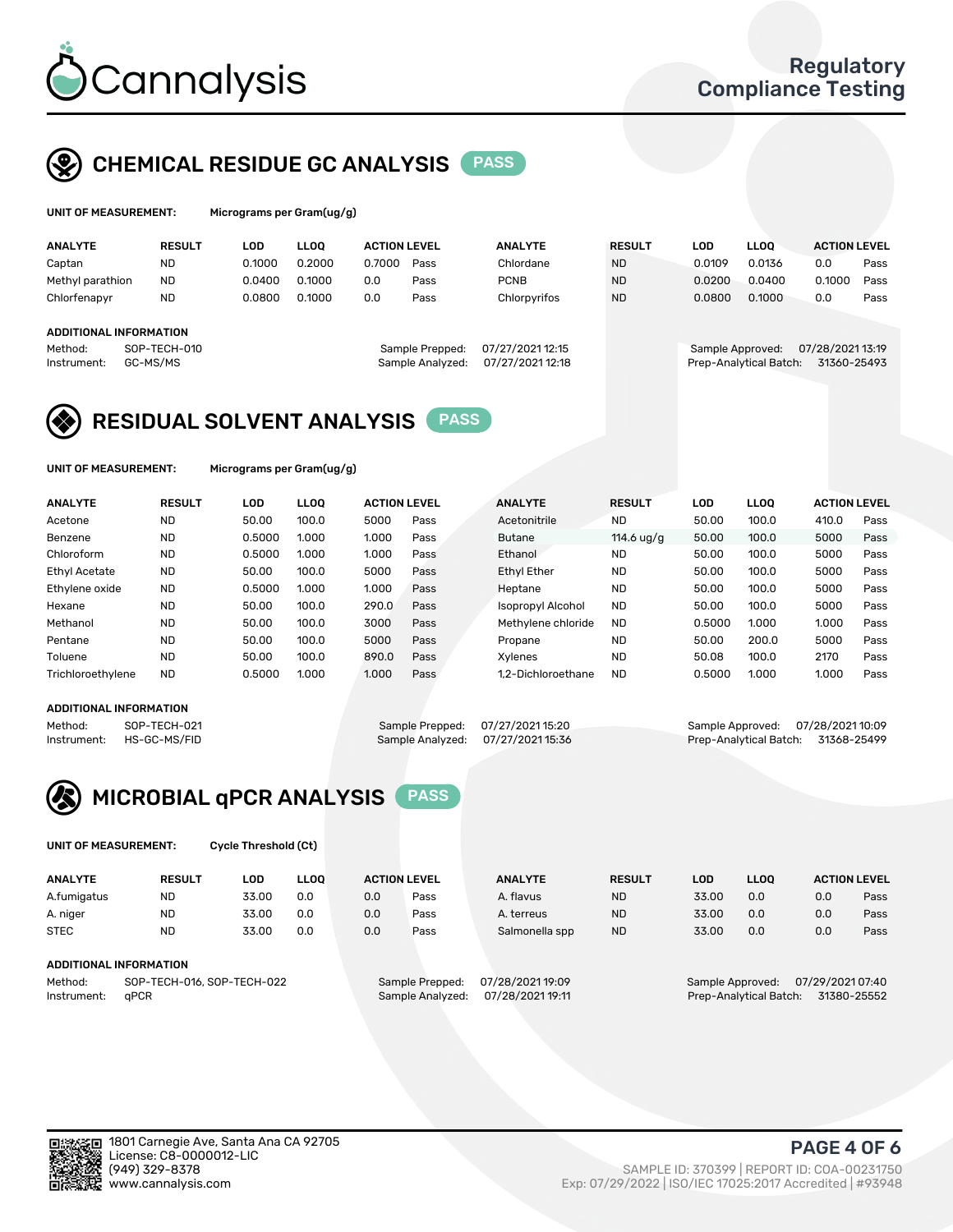



| UNIT OF MEASUREMENT: |                               | Micrograms per Gram(ug/g) |             |                     |                  |               |            |                        |                     |      |
|----------------------|-------------------------------|---------------------------|-------------|---------------------|------------------|---------------|------------|------------------------|---------------------|------|
| <b>ANALYTE</b>       | <b>RESULT</b>                 | <b>LOD</b>                | <b>LLOO</b> | <b>ACTION LEVEL</b> | <b>ANALYTE</b>   | <b>RESULT</b> | <b>LOD</b> | <b>LLOO</b>            | <b>ACTION LEVEL</b> |      |
| Arsenic              | <b>ND</b>                     | 0.0120                    | 0.1000      | 0.2000<br>Pass      | Cadmium          | <b>ND</b>     | 0.0072     | 0.0500                 | 0.2000              | Pass |
| Lead                 | <b>ND</b>                     | 0.0068                    | 0.0500      | 0.5000<br>Pass      | Mercury          | <b>ND</b>     | 0.0060     | 0.0500                 | 0.1000              | Pass |
|                      | <b>ADDITIONAL INFORMATION</b> |                           |             |                     |                  |               |            |                        |                     |      |
| Method:              | SOP-TECH-013                  |                           |             | Sample Prepped:     | 07/28/2021 11:37 |               |            | Sample Approved:       | 07/28/2021 17:01    |      |
| Instrument:          | ICP-MS                        |                           |             | Sample Analyzed:    | 07/28/2021 14:28 |               |            | Prep-Analytical Batch: | 31394-25529         |      |
|                      |                               |                           |             |                     |                  |               |            |                        |                     |      |



| UNIT OF MEASUREMENT: |  |  |
|----------------------|--|--|
|                      |  |  |

Micrograms per Kilogram(ug/kg)

| <b>ANALYTE</b>          | <b>RESULT</b> | LOD.  | LLOO  | <b>ACTION LEVEL</b> |      | <b>ANALYTE</b> | <b>RESULT</b> | LOD   | <b>LLOO</b> | <b>ACTION LEVEL</b> |      |
|-------------------------|---------------|-------|-------|---------------------|------|----------------|---------------|-------|-------------|---------------------|------|
| Aflatoxin B1            | <b>ND</b>     | 1.000 | 2.000 |                     | N/A  | Aflatoxin B2   | <b>ND</b>     | 2.000 | 5.000       |                     | N/A  |
| Aflatoxin G1            | <b>ND</b>     | 2.000 | 5.000 |                     | N/A  | Aflatoxin G2   | <b>ND</b>     | 2.000 | 5.000       |                     | N/A  |
| <b>Total Aflatoxins</b> | <b>ND</b>     | 10.00 | 14.00 | 20.00               | Pass | Ochratoxin A   | <b>ND</b>     | 1.000 | 2.000       | 20.00               | Pass |
|                         |               |       |       |                     |      |                |               |       |             |                     |      |

#### ADDITIONAL INFORMATION

Method: SOP-TECH-020 Sample Prepped: 07/27/2021 13:38 Sample Approved: 07/28/2021 13:58 Instrument: LC-MS/MS Sample Analyzed: 07/27/2021 14:01 Prep-Analytical Batch: 31362-25498

# FILTH & FOREIGN MATERIAL ANALYSIS PASS

UNIT OF MEASUREMENT: Filth and Foreign Matter (%, #/3g)

| <b>ANALYTE</b>         | <b>RESULT</b>                     | LOD. | <b>LLOO</b> | <b>ACTION LEVEL</b> |                                     | <b>ANALYTE</b>                     | <b>RESULT</b> | LOD | <b>LLOO</b>                                | <b>ACTION LEVEL</b>             |      |
|------------------------|-----------------------------------|------|-------------|---------------------|-------------------------------------|------------------------------------|---------------|-----|--------------------------------------------|---------------------------------|------|
| IF RH ME               | <b>ND</b>                         | 0.0  | 0.0         | 1.000               | Pass                                | <b>IFM</b>                         | <b>ND</b>     | 0.0 | 0.0                                        | 25.00                           | Pass |
| Mold                   | <b>ND</b>                         | 0.0  | 0.0         | 25.00               | Pass                                | <b>SSCD</b>                        | <b>ND</b>     | 0.0 | 0.0                                        | 25.00                           | Pass |
| ADDITIONAL INFORMATION |                                   |      |             |                     |                                     |                                    |               |     |                                            |                                 |      |
| Method:<br>Instrument: | SOP-TECH-009<br>Visual Inspection |      |             |                     | Sample Prepped:<br>Sample Analyzed: | 07/28/202113:26<br>07/28/202113:26 |               |     | Sample Approved:<br>Prep-Analytical Batch: | 07/28/2021 13:33<br>31402-25523 |      |



PAGE 5 OF 6